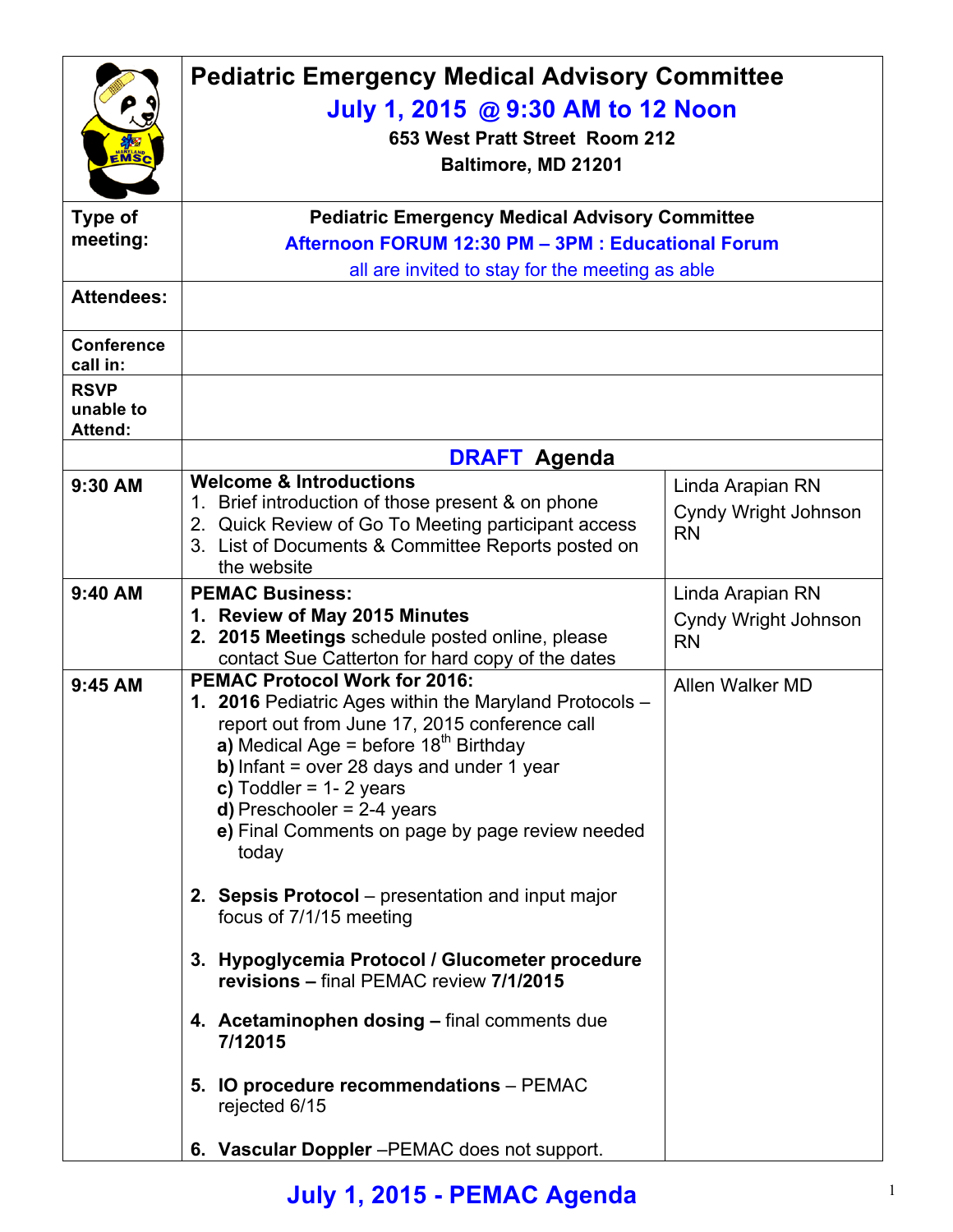| 7. Out of State DNR - PEMAC accepted 6/15                                                                                                                                                                                                       |  |
|-------------------------------------------------------------------------------------------------------------------------------------------------------------------------------------------------------------------------------------------------|--|
| 8. Burn Protocol - Add "Toddler to the Infant image<br>on page 148 and move page 148 out of the<br>appendices and into the Burn Protocol.                                                                                                       |  |
| 9. Anaphylaxis revisions - pending July PRC<br>meeting                                                                                                                                                                                          |  |
| 10.2016 AHA Changes will be done at special meeting<br>in October / November.                                                                                                                                                                   |  |
| 11. References to Length – Weight based tape should<br>focus on EMS Tool for weight assessment and<br>equipment sizing. Maryland EMS Formulary is too<br>different from current and various tapes and boards<br>to use reliably and safely.     |  |
| 12. Impedance device use in children has little<br>evidence to base a recommendation on.                                                                                                                                                        |  |
| 13. Other topics or protocol change suggestions must be<br>submitted by August 1, 2015 to make the 2016<br>protocols.                                                                                                                           |  |
| Ongoing Review for 2017 consideration: Withholding or<br>termination of resuscitation in pediatric out-of-hospital<br>traumatic cardiopulmonary arrest. Reference article in<br>Pediatrics. 2014 Apr; 133(4): e1104-16.; Kentucky COPE<br>grant |  |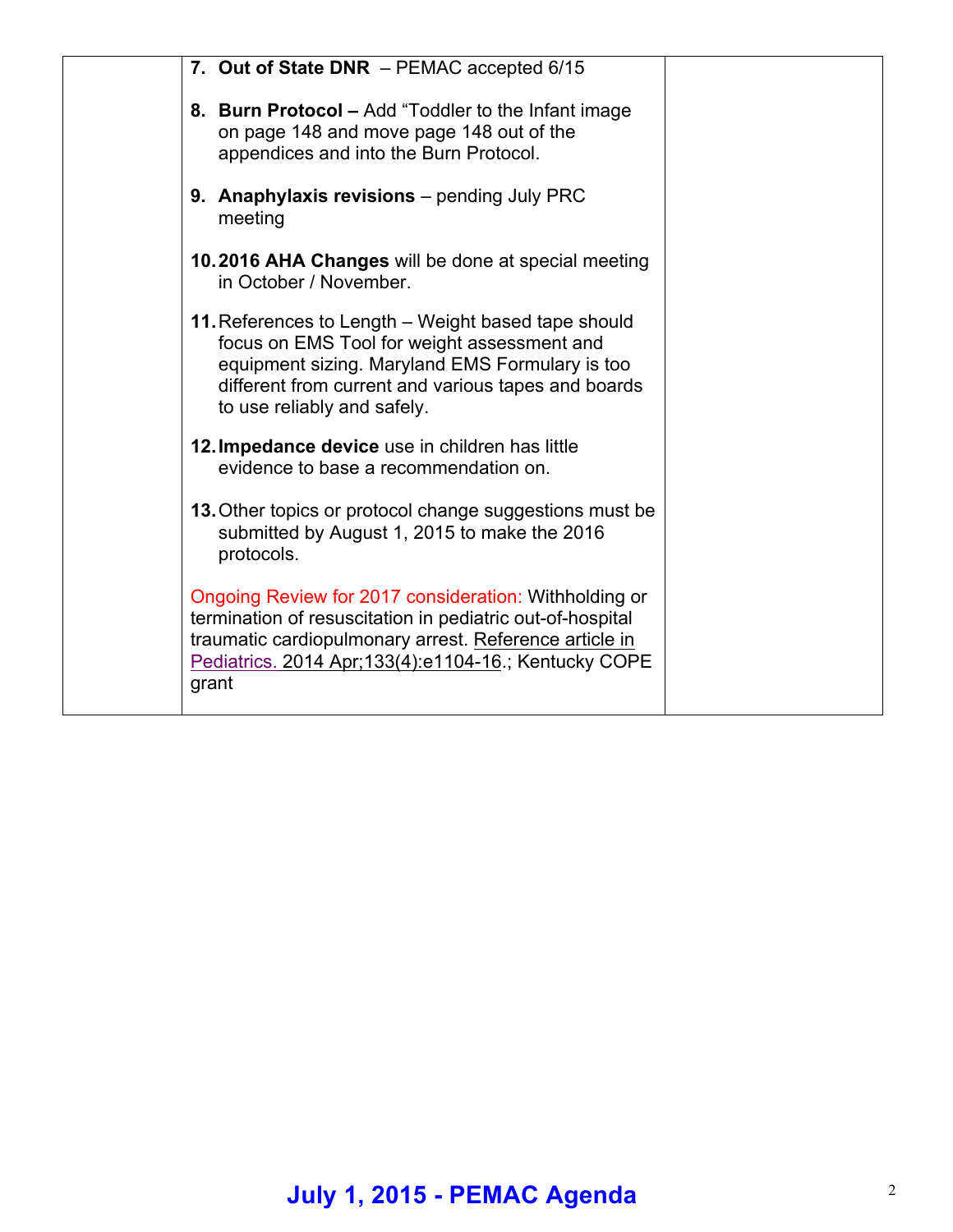| 10:30 AM | <b>Update on EMSC Performance Measures -</b><br><b>EMSC PM 73 - Ambulance Equipment</b><br>1) VAIP 2014 – posted on line and in effect.<br>2) Work Group on Minimum Equipment standards<br>for all ground vehicles FINAL DRAFT in circulation                      | Cyndy Wright Johnson<br><b>RN</b><br>Lisa Chervon MS NRP |
|----------|--------------------------------------------------------------------------------------------------------------------------------------------------------------------------------------------------------------------------------------------------------------------|----------------------------------------------------------|
|          | <b>EMSC PM 74 - Pediatric ED Categorization</b><br>1) APLS Courses: 2015 Schedule of courses see<br>below                                                                                                                                                          | Allen Walker MD                                          |
|          | 2) Pediatric Ready EDS- three levels have been<br>drafted based upon NPRP responses and data<br>analysis. Similar processes in place in<br>neighboring states.                                                                                                     | Cyndy Wright Johnson<br><b>RN</b>                        |
|          | <b>EMSC PM 76 &amp; 77:</b><br>1. Pediatric Base Station Courses:<br>March 12, 2015 - Howard County<br>July 9, 2015 – Summer Course at Children's at<br>Southern Ave.<br>September 10, 2015 - Howard County<br><b>EMSC PM 78 - Conferences for 2015 and APLS -</b> |                                                          |
|          | see discussion under Educational report below                                                                                                                                                                                                                      |                                                          |
| 10:45    | <b>EDUCATION Sub Committee</b><br>1. PEPP 3 <sup>rd</sup> – CNHS offering courses this fall<br>BLS PEPP Schedule – work for this afternoon                                                                                                                         | Danielle Joy RN<br><b>NREMTP</b>                         |
|          | 2. BLS Committee                                                                                                                                                                                                                                                   | EL&C                                                     |
|          | 3. ALS Committee                                                                                                                                                                                                                                                   | EL&C                                                     |
|          | 4. 2015 Conference Schedule – please see online                                                                                                                                                                                                                    | Danielle Joy                                             |
|          | 5. Other Educational opportunities                                                                                                                                                                                                                                 | Committee                                                |
| 11:00    | <b>Family Centered Care Sub Committee</b><br><b>EMSC National FAN updates</b><br>2. Panda Bear Mascot program for outreach to children<br>and families.<br>3. Review of Right Care Awards (& Star of Life Awards)<br>2016 Nomination forms go LIVE 7/1/2015        | Mary Ellen Wilson RN                                     |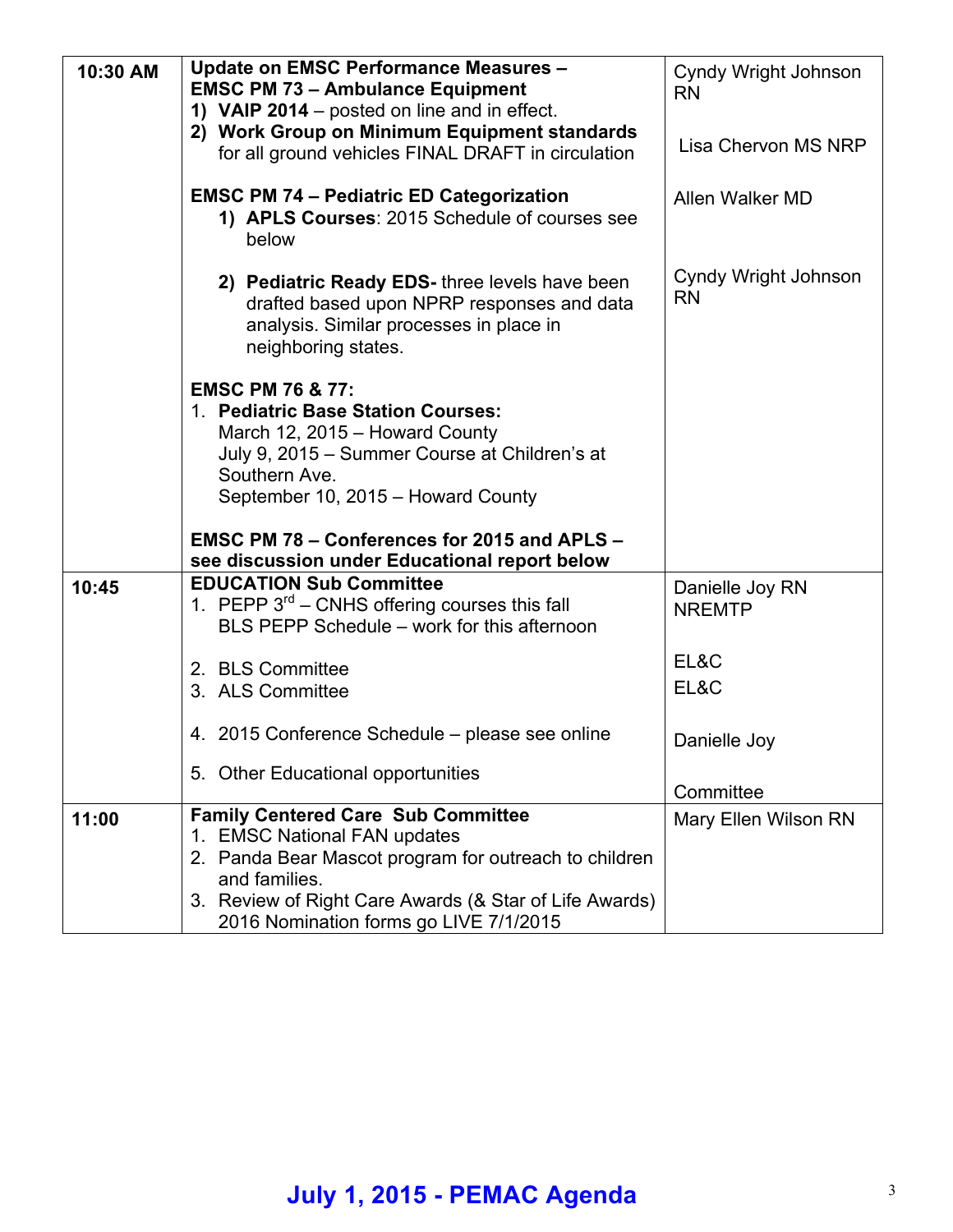| 11:15 | <b>Maryland Organizations &amp; Committees</b>                                                                                                                                                                                                                         |                                                                                 |
|-------|------------------------------------------------------------------------------------------------------------------------------------------------------------------------------------------------------------------------------------------------------------------------|---------------------------------------------------------------------------------|
|       | <b>AAP Updates</b><br>> Maryland update - COPEM & COVIPP<br>$\triangleright$ National update – COPEM                                                                                                                                                                   | Jen Anders MD<br>Cyndy Wright Johnson<br><b>RN</b>                              |
|       | ACEP Updates - new website & management<br>www.mdacep.org<br>$\triangleright$ Maryland update - EMS Committee<br>> Maryland's NEW - Pediatric Committee                                                                                                                | Kathy Brown MD<br>Kathy Brown MD                                                |
|       | ENA Updates - www.mdena.org (NEW website live)<br>$\triangleright$ State report<br>$\triangleright$ Local updates<br>> Maryland ENA Regional Conferences<br>$\triangleright$ CPEN Review Courses – May 2015 and future                                                 | Barabara Ayd RN                                                                 |
|       | <b>SCHOOL HEALTH Updates</b><br>$\triangleright$ School Health committee(s) update<br>> Update on School Emergency Health Guidelines                                                                                                                                   | Laurel Moody RN                                                                 |
|       | <b>Critical Care Updates</b><br>$\triangleright$ AACN<br>$\triangleright$ AAP                                                                                                                                                                                          | Liz Berg RN<br><b>Charlotte Glicksman</b><br><b>MD/ Jason Custer MD</b>         |
|       | <b>Commercial Ambulance Service Advisory</b><br>Committee (CASAC @ MIEMSS)<br>$\triangleright$ NPR Courses - 2015 July and October<br>SCT subcommittee July 17 <sup>th</sup> special meeting at 1PM<br>$\triangleright$ Neonatal subcommittee – work concluded for now | <b>Charles Boone</b><br><b>NREMTP</b><br><b>Jill Dannenfelser RN</b>            |
|       | Jurisdictional Affairs Committee (JAC @ MIEMSS)<br><b>BLS</b><br>➤<br><b>ALS</b><br>Instructors<br>➤                                                                                                                                                                   | <b>Jim Richardson EMTB</b><br><b>Judy Micheliche NRP</b><br>Paul Massarelli NRP |
| 11:30 | <b>Research and EVBG update</b><br>1. Maryland Pediatric DART - Data Analysis &                                                                                                                                                                                        | Jen Anders MD                                                                   |
|       | Research Team<br>2. Pediatric Trauma Triage Survey and Interview<br>project                                                                                                                                                                                            | Jen Anders MD                                                                   |
|       | 3. WB-CARN update                                                                                                                                                                                                                                                      | Kathy Brown MD                                                                  |
|       | 4. EMSC TI Grant updates                                                                                                                                                                                                                                               | Investigators                                                                   |
|       | 5. Other projects                                                                                                                                                                                                                                                      | Committee                                                                       |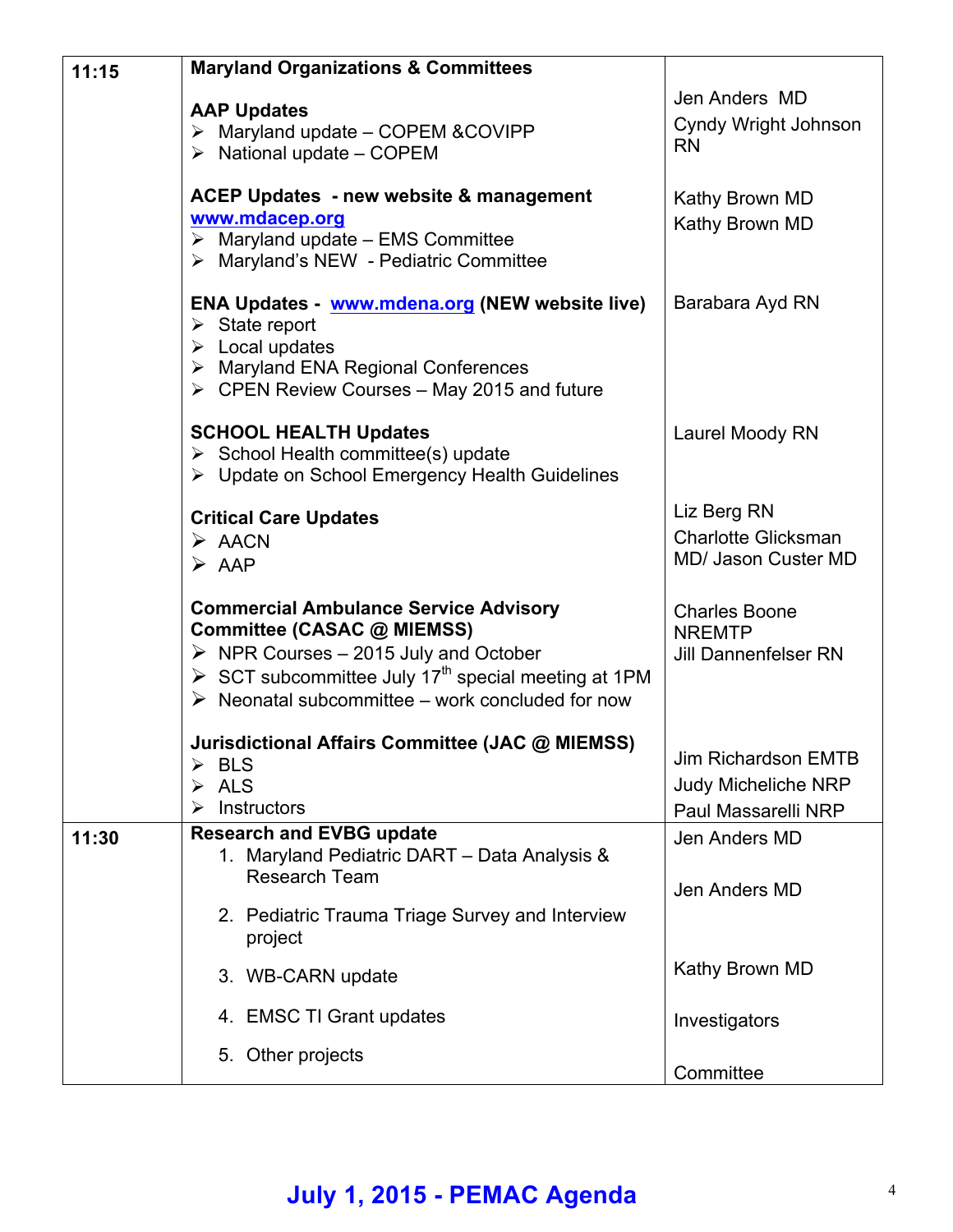| 11:45                    | <b>Injury Prevention Sub Committee &amp; Updates</b>                                                                                                                                                                                                                                                           | <b>Rich Lichenstein MD</b>        |
|--------------------------|----------------------------------------------------------------------------------------------------------------------------------------------------------------------------------------------------------------------------------------------------------------------------------------------------------------|-----------------------------------|
|                          | <b>Please see Summaries from:</b><br>1. EMSC: CPS & OP Healthcare Project (SHA)                                                                                                                                                                                                                                |                                   |
|                          | Tween Passenger Safety project please contact                                                                                                                                                                                                                                                                  | Susanne Ogaitis Jones             |
|                          | Susanne Ogaitis-Jones @ cps@miemss.org for                                                                                                                                                                                                                                                                     | <b>MPH</b>                        |
|                          | materials and information                                                                                                                                                                                                                                                                                      |                                   |
|                          | 2. Safe Kids<br>❖ Maryland Safe Kids Meetings 2015 – March &<br>September<br>❖ April Home Safety new program launched at<br><b>MSFA Convention (Nationwide Insurance new</b><br>sponsor)<br>❖ Safe Routes Safe Kids Global petition -<br>signatures are still being requested at<br>www.savekidslives2015.org/ | Cyndy Wright Johnson<br><b>RN</b> |
|                          | 3. Maryland Risk Watch/MSFA-please see handout<br>online. We need volunteers for the 2015 MSFA<br>Convention in June – email FAN@miemss.org.                                                                                                                                                                   |                                   |
|                          | 4. September 2015 - MidAtlantic Life Safety<br><b>Conference</b> – Information to follow                                                                                                                                                                                                                       |                                   |
|                          | 5. ENA: IQSIP - Institute for Quality, Safety and Injury<br>Prevention updates @ ENA national website                                                                                                                                                                                                          |                                   |
|                          | 6. Maryland American Trauma Society - June<br>Basket Bingo event supported by 11 trauma centers                                                                                                                                                                                                                |                                   |
|                          | 7. Partnership for Safer Maryland - Spring meeting:<br><b>Preventing Motor Vehicle Injuries Across</b><br><b>Generations: June Annual Summit</b>                                                                                                                                                               | Safermaryland.org                 |
|                          | 8. Other Projects/ Programs                                                                                                                                                                                                                                                                                    |                                   |
| 11:55                    | <b>Old Business</b>                                                                                                                                                                                                                                                                                            | Committee                         |
| 11:55                    | <b>New Business</b>                                                                                                                                                                                                                                                                                            | Committee                         |
| <b>12:00 Noon</b>        | <b>Adjournment and End of PEMAC GO TO Meeting</b>                                                                                                                                                                                                                                                              |                                   |
|                          |                                                                                                                                                                                                                                                                                                                |                                   |
| $12:30 - 3$              | <b>EMSC Educational Forum - Move to Room 508 for</b>                                                                                                                                                                                                                                                           | Danielle Joy                      |
| <b>PM</b><br><b>Next</b> | this meeting.                                                                                                                                                                                                                                                                                                  |                                   |
| <b>Meeting</b>           | September 2, 2015 (Wednesday)<br>First Wednesday AM meeting 9:30 - 12Noon                                                                                                                                                                                                                                      |                                   |
|                          | Safe Kids Maryland Coalition in the Afternoon                                                                                                                                                                                                                                                                  |                                   |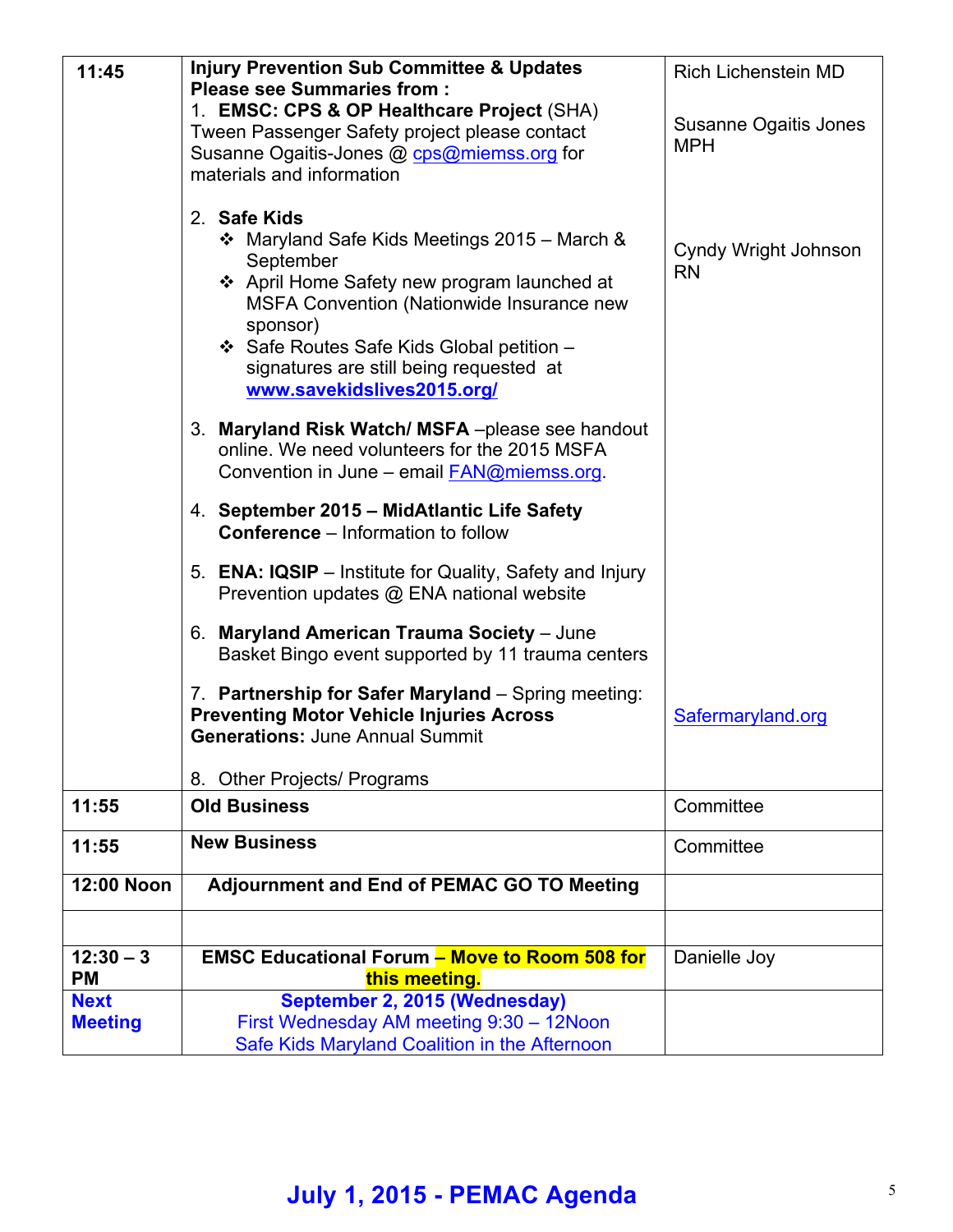|                          | <b>Pediatric Emergency Medical Advisory Committee</b>                                                                                               |                                   |  |
|--------------------------|-----------------------------------------------------------------------------------------------------------------------------------------------------|-----------------------------------|--|
|                          | July 1, 2015 @ 9:30 AM to 12 Noon                                                                                                                   |                                   |  |
|                          | 653 West Pratt Street Room 212                                                                                                                      |                                   |  |
| EMSC                     | Baltimore, MD 21201                                                                                                                                 |                                   |  |
|                          |                                                                                                                                                     |                                   |  |
| <b>Type of</b>           | <b>Pediatric Emergency Medical Advisory Committee</b>                                                                                               |                                   |  |
| meeting:                 | Afternoon FORUM 12:30 PM - 3PM : Educational Forum                                                                                                  |                                   |  |
|                          | all are invited to stay for the meeting as able                                                                                                     |                                   |  |
| <b>Attendees:</b>        | Richard Lichenstein MD; Daniel Ochsenschlager MD; Allen Walker MD; Kathleen Brown                                                                   |                                   |  |
|                          | MD; Mary Ellen Wilson RN; Jill Dannenfelser RN EMT-B; Jason Custer MD; Elizabeth                                                                    |                                   |  |
|                          | Berg RN; Cathy Park RN; Emily Dorosz RN; Cynthia Wright-Johnson RN, Sue Catterton;<br>Danielle Joy RN NREMTP; Jennifer Anders MD; Nick Wyhs PhD NRP |                                   |  |
|                          |                                                                                                                                                     |                                   |  |
| <b>Conference</b>        | Mary Alice Vanhoy RN; Barbara Ayd RN; Judy Micheliche NRP; Charles Boone NRP;                                                                       |                                   |  |
| call in:                 | Linda Arapian RN; Randy Burd MD, Paul Massarelli NRP, Danielle Joy RN NRP,<br><b>Lisa Chervon NRP</b>                                               |                                   |  |
| <b>RSVP</b><br>unable to |                                                                                                                                                     |                                   |  |
| <b>Attend:</b>           |                                                                                                                                                     |                                   |  |
|                          | Agenda with Minutes - Approved 9/2/2015                                                                                                             |                                   |  |
| 9:30 AM                  | <b>Welcome &amp; Introductions</b>                                                                                                                  | Linda Arapian RN                  |  |
|                          | 1. Brief introduction of those present & on phone                                                                                                   | <b>Cyndy Wright Johnson</b>       |  |
|                          | 2. Quick Review of Go To Meeting participant access -                                                                                               | <b>RN</b>                         |  |
|                          | the software platform has been recently updated and<br>those who have not used it recently will need to                                             |                                   |  |
|                          | refresh before seeing the online display. The images                                                                                                |                                   |  |
|                          | and "Window" have changed in color and design -                                                                                                     |                                   |  |
|                          | the committee did a quick walk through to become                                                                                                    |                                   |  |
|                          | familiar.                                                                                                                                           |                                   |  |
|                          | 3. List of Documents & Committee Reports posted on<br>the website                                                                                   |                                   |  |
| 9:40 AM                  | <b>PEMAC Business:</b>                                                                                                                              | Linda Arapian RN                  |  |
|                          | 1. Review of May 2015 Minutes - approved                                                                                                            |                                   |  |
|                          | unanimously, Allen Walker motion, Cathy Parks                                                                                                       | Cyndy Wright Johnson<br><b>RN</b> |  |
|                          | Second.                                                                                                                                             |                                   |  |
|                          | 2. Review of March 2015 minutes - approved                                                                                                          |                                   |  |
|                          | unanimously, Liz Berg motion, Allen Walker second.                                                                                                  |                                   |  |
|                          | 3. 2015 Meetings schedule posted online, please<br>contact Sue Catterton for hard copy of the dates                                                 |                                   |  |
| 9:45 AM                  | <b>PEMAC Protocol Work for 2016:</b>                                                                                                                | Allen Walker MD                   |  |
|                          | 1. 2016 Pediatric Ages within the Maryland Protocols -                                                                                              |                                   |  |
|                          | report out from June 17, 2015 conference call                                                                                                       |                                   |  |
|                          | a) Medical Age = before $18th$ Birthday                                                                                                             |                                   |  |
|                          | b) Infant = over 28 days and under 1 year                                                                                                           |                                   |  |
|                          | c) Toddler = $1 - 2$ years<br><b>d)</b> Preschooler = $2-4$ years                                                                                   |                                   |  |
|                          | PEMAC reviewed the updated descriptor, heard                                                                                                        |                                   |  |
|                          | feedback from JAC and voted to adopt these as formal                                                                                                |                                   |  |
|                          | recommendations to be forwarded to PRC in July.                                                                                                     |                                   |  |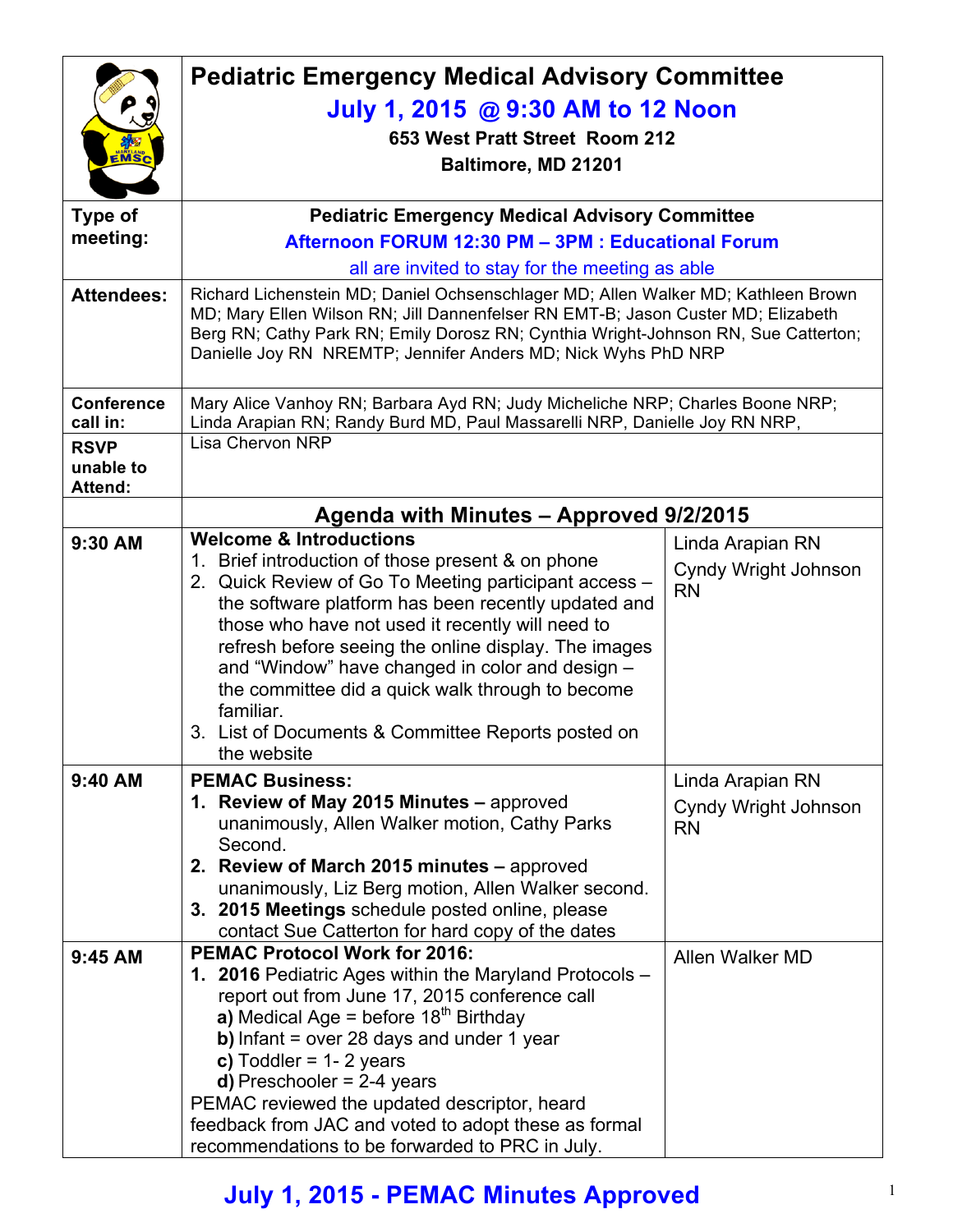| 2. Sepsis Protocol - Nick Wyhs presented the new                  |  |
|-------------------------------------------------------------------|--|
| protocol submitted to the PRC this spring and                     |  |
| walked PEMAC through the pediatric algorithms                     |  |
| submitted. PEMAC members participated in a                        |  |
| detailed discussion that included:                                |  |
| $\checkmark$ Current Sepsis Collaborative within Pediatric        |  |
| <b>Emergency departments</b>                                      |  |
| $\checkmark$ Primary goal of the protocol is early identification |  |
| $\checkmark$ Need for a simple set of screening criteria for the  |  |
| out of hospital providers                                         |  |
| $\checkmark$ Availability and comfort level of providers in       |  |
| taking temperatures in all ages                                   |  |
| $\checkmark$ Concern that if a positive screen was identified     |  |
| that care not be delayed for either IV or IO                      |  |
| treatments                                                        |  |
| PEMAC members agreed that this would be a pediatric               |  |
| protocol without presidency in other states, would lead           |  |
| to false positive "Alerts" just as in Triage in and ED, and       |  |
| the value of collecting data on the experience to                 |  |
| generate EBGs. Kathy Brown and Nick Wyhs will                     |  |
| facilitate a discussion through conference calls and              |  |
| bring recommendations back to PEMAC.                              |  |
|                                                                   |  |
| 3. Hypoglycemia Protocol / Glucometer procedure                   |  |
| <b>revisions – PEMAC reviewed the final changes in</b>            |  |
| the procedure and unanimously approved them to be                 |  |
| forwarded to the PRC.                                             |  |
| 4. Acetaminophen dosing - changes were agreed                     |  |
| upon that will be included in the recommendations                 |  |
| for Pediatric Age edits. These will include lowering              |  |
| the age to two year.                                              |  |
| 5. IO procedure recommendations – PEMAC did not                   |  |
| agree with the manufactures language changes as                   |  |
| they were more confusing for providers. Decision on               |  |
| to reject on 6/15 conference call.                                |  |
| 6. Vascular Doppler - PEMAC does not support the                  |  |
| addition of this device based upon consensus that it              |  |
| will delay care and has a very low frequency of use.              |  |
| Decision on to reject on 6/15 conference call.                    |  |
| 7. Out of State DNR - PEMAC accepted on the 6/15                  |  |
| conference call.                                                  |  |
| 8. Burn Protocol – Add "Toddler to the Infant image               |  |
| on page 148 and move page 148 out of the                          |  |
| appendices and into the Burn Protocol. PEMAC                      |  |
| accepted on the 6/15 conference call.                             |  |
| 9. Anaphylaxis revisions - pending July PRC                       |  |
| meeting                                                           |  |
| 10.2016 AHA Changes will be done at special meeting               |  |
| in October / November.                                            |  |
| 11. References to Length - Weight based tape should               |  |
| focus on EMS Tool for weight assessment and                       |  |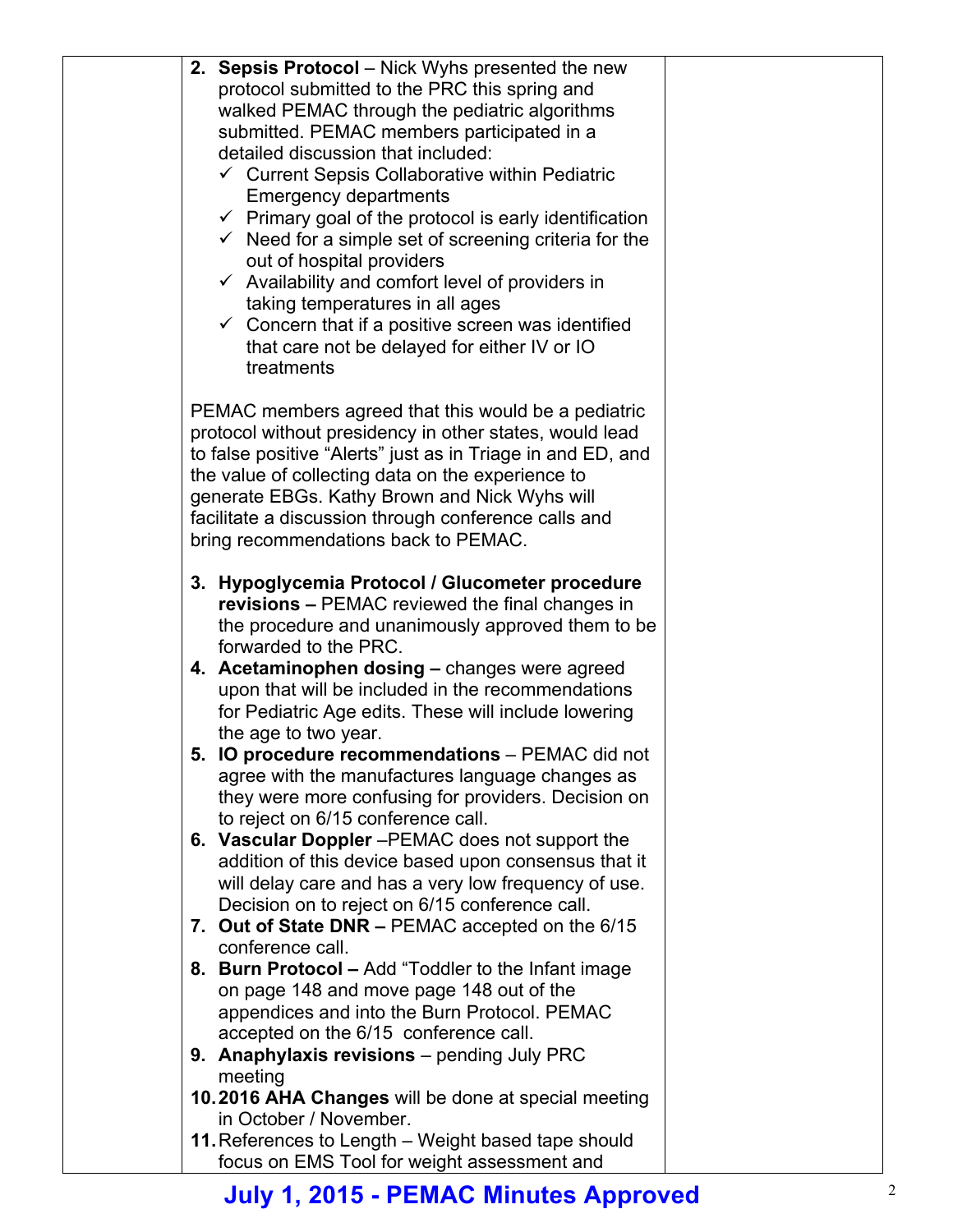|          | equipment sizing. Maryland EMS Formulary is too<br>different from current and various tapes and boards<br>to use reliably and safely.<br>12. Impedance device use in children has little<br>evidence to base a recommendation on.<br>13. Other topics or protocol change suggestions must be<br>submitted by August 1, 2015 to make the 2016<br>protocols.<br>Ongoing Review for 2017 consideration: Withholding or<br>termination of resuscitation in pediatric out-of-hospital<br>traumatic cardiopulmonary arrest. Reference article in<br>Pediatrics. 2014 Apr; 133(4): e1104-16.; Kentucky COPE<br>grant                                                                                                                   |                                                          |
|----------|---------------------------------------------------------------------------------------------------------------------------------------------------------------------------------------------------------------------------------------------------------------------------------------------------------------------------------------------------------------------------------------------------------------------------------------------------------------------------------------------------------------------------------------------------------------------------------------------------------------------------------------------------------------------------------------------------------------------------------|----------------------------------------------------------|
| 10:30 AM | Update on EMSC Performance Measures -<br><b>EMSC PM 73 - Ambulance Equipment</b><br>1) VAIP 2014 – posted on line and in effect.<br>2) Work Group on Minimum Equipment standards<br>for all ground vehicles FINAL DRAFT of contents<br>has been sent to the EMS Board and SEMSAC for                                                                                                                                                                                                                                                                                                                                                                                                                                            | Cyndy Wright Johnson<br><b>RN</b><br>Lisa Chervon MS NRP |
|          | review. The group is now discussion process for<br>inspections.                                                                                                                                                                                                                                                                                                                                                                                                                                                                                                                                                                                                                                                                 | Allen Walker MD                                          |
|          | <b>EMSC PM 74 - Pediatric ED Categorization</b><br>1) APLS Courses: 2015 Schedule of courses has<br>been emailed and mailed to all hospitals and is<br>posted at MIEMSS. We are hoping to have AAP<br>and ACEP post the information on their websites<br>also.<br>2) Pediatric Ready EDS- three levels have been<br>drafted based upon NPRP responses and data<br>analysis. Similar processes in place in<br>neighboring states. A number of hospitals have<br>requested that the portal be opened up for<br>reassessment. At this time there is not staff<br>support to provide this nationwide. The scoring<br>rubric is posted on www.pediatricreadiness.org<br>and hospitals can download the questions and<br>this rubric. | Cyndy Wright Johnson<br><b>RN</b>                        |
|          | <b>EMSC PM 76 &amp; 77:</b><br>1. Pediatric Base Station Courses:<br>March 12, 2015 - Howard County<br>July 9, 2015 – Summer Course at Children's at<br>Southern Ave.<br>September 10, 2015 - Howard County                                                                                                                                                                                                                                                                                                                                                                                                                                                                                                                     |                                                          |
|          | EMSC PM 78 - Conferences for 2015 and APLS -<br>see discussion under Educational report below                                                                                                                                                                                                                                                                                                                                                                                                                                                                                                                                                                                                                                   |                                                          |
| 10:45    | <b>EDUCATION Sub Committee</b><br>1. PEPP $3^{rd}$ – CNHS offering courses this fall                                                                                                                                                                                                                                                                                                                                                                                                                                                                                                                                                                                                                                            | Danielle Joy RN                                          |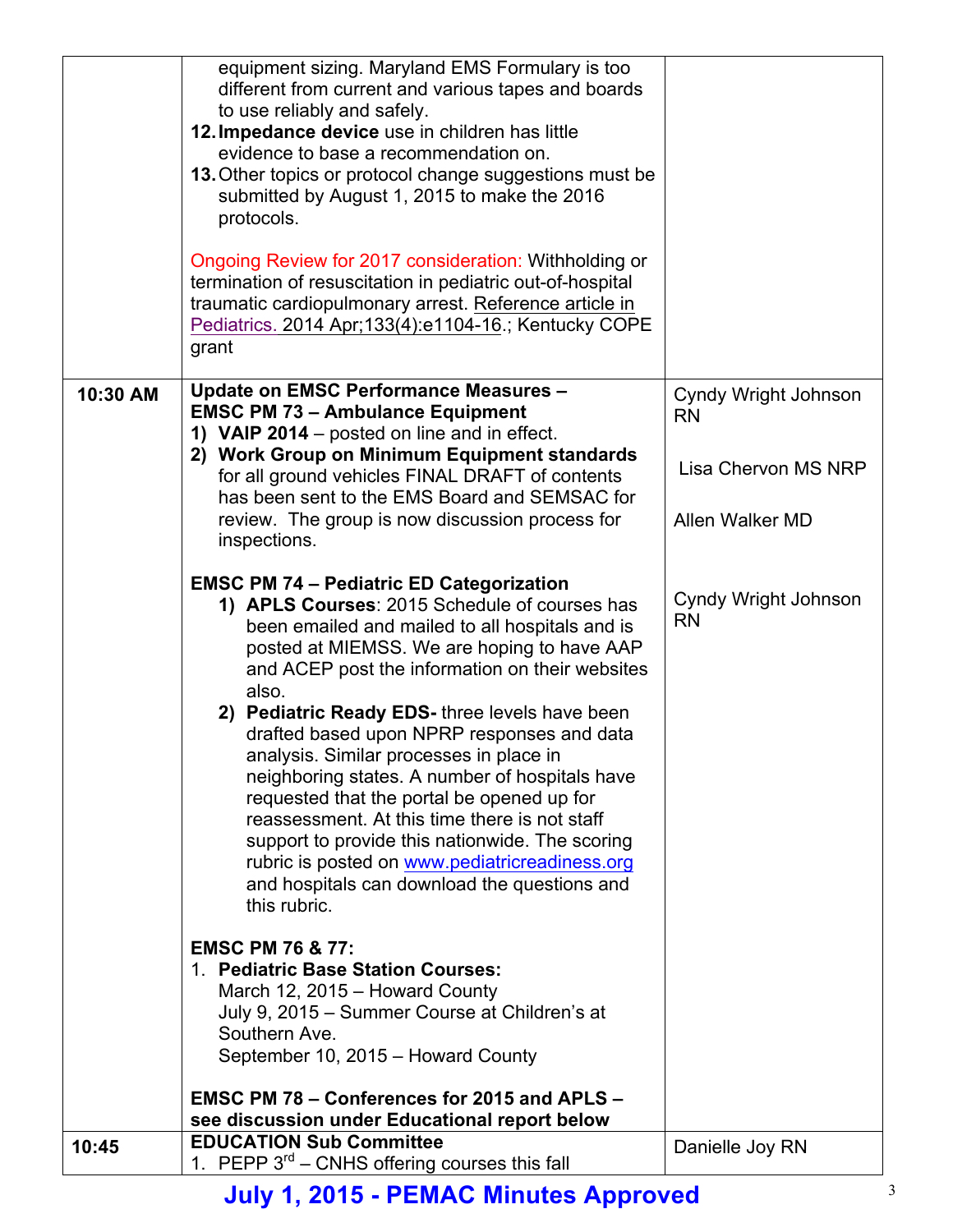|       | BLS PEPP Schedule - work for this afternoon                                                                    | <b>NREMTP</b>        |
|-------|----------------------------------------------------------------------------------------------------------------|----------------------|
|       | 2. BLS Committee – no report                                                                                   |                      |
|       | 3. ALS Committee - no report                                                                                   | EL&C                 |
|       |                                                                                                                | EL&C                 |
|       | 4. 2015 Conference Schedule – please see online                                                                |                      |
|       | 5. Other Educational opportunities:                                                                            | Danielle Joy         |
|       | Children's National is offering PEPP Courses                                                                   |                      |
|       | throughout the summer and fall with online registration                                                        | Committee            |
|       | at a very low cost of \$25.00.                                                                                 |                      |
|       |                                                                                                                |                      |
|       | October 20 & 21 <sup>st</sup> 2015 the DC EMSC program and                                                     |                      |
|       | Children's National are hosting a Pediatric Disaster                                                           |                      |
|       | Response Course through federal programs. The                                                                  |                      |
|       | course is free and online registration is open.                                                                |                      |
| 11:30 | <b>Family Centered Care Sub Committee</b>                                                                      | Mary Ellen Wilson RN |
|       | 1. EMSC National FAN updates -none.                                                                            |                      |
|       | 2. Panda Bear Mascot program for outreach to children                                                          |                      |
|       | and families was very successful at the MSFA                                                                   |                      |
|       | Convention with children and adult following the                                                               |                      |
|       | Panda to the displays. Facebook posting were                                                                   |                      |
|       | frequent and the overall attendance at the Risk                                                                |                      |
|       | Watch / Safe Kids displays was much higher due to                                                              |                      |
|       | the Panda and the Exhibit Hall location.                                                                       |                      |
|       | 3. 2016 Right Care Awards (& Star of Life Awards)                                                              |                      |
|       | Nomination forms go LIVE 7/1/2015                                                                              |                      |
| 11:45 | <b>Maryland Organizations &amp; Committees</b>                                                                 |                      |
|       |                                                                                                                | Jen Anders MD        |
|       | <b>AAP Updates</b>                                                                                             | Cyndy Wright Johnson |
|       | $\triangleright$ Maryland update – COPEM has identified Pediatric                                              | <b>RN</b>            |
|       | Readiness as their primary focus for 2016.<br>$\triangleright$ National update – COPEM met in May with ongoing |                      |
|       |                                                                                                                |                      |
|       | discussions on Pediatric Readiness, updating of<br>policies and position statements, and the                   |                      |
|       | introduction of a new Pediatric EMS Guidelines                                                                 |                      |
|       | document with Brian Moore MD (NM) as the lead                                                                  |                      |
|       | author.                                                                                                        |                      |
|       |                                                                                                                |                      |
|       | <b>ACEP Updates - new website &amp; management</b>                                                             | Kathy Brown MD       |
|       | www.mdacep.org                                                                                                 |                      |
|       | $\triangleright$ Maryland update – EMS Committee - No update                                                   | Kathy Brown MD       |
|       | > Maryland's NEW - Pediatric Committee - No update                                                             |                      |
|       | Nationally ACEP is working with state chapters to                                                              |                      |
|       | increase awareness of Pediatric Readiness. Ongoing                                                             |                      |
|       | discussions are aimed to clarify "regionalization" of care                                                     |                      |
|       | or systems of care.                                                                                            |                      |
|       |                                                                                                                |                      |
|       | ENA Updates - www.mdena.org (NEW website live)                                                                 | Barabara Ayd RN      |
|       | $\triangleright$ State report – ENA by the Bay was very successful                                             |                      |
|       | with a CPEN review course as a preconference.                                                                  |                      |
|       | $\triangleright$ Maryland ENA Regional Conferences – dates and                                                 |                      |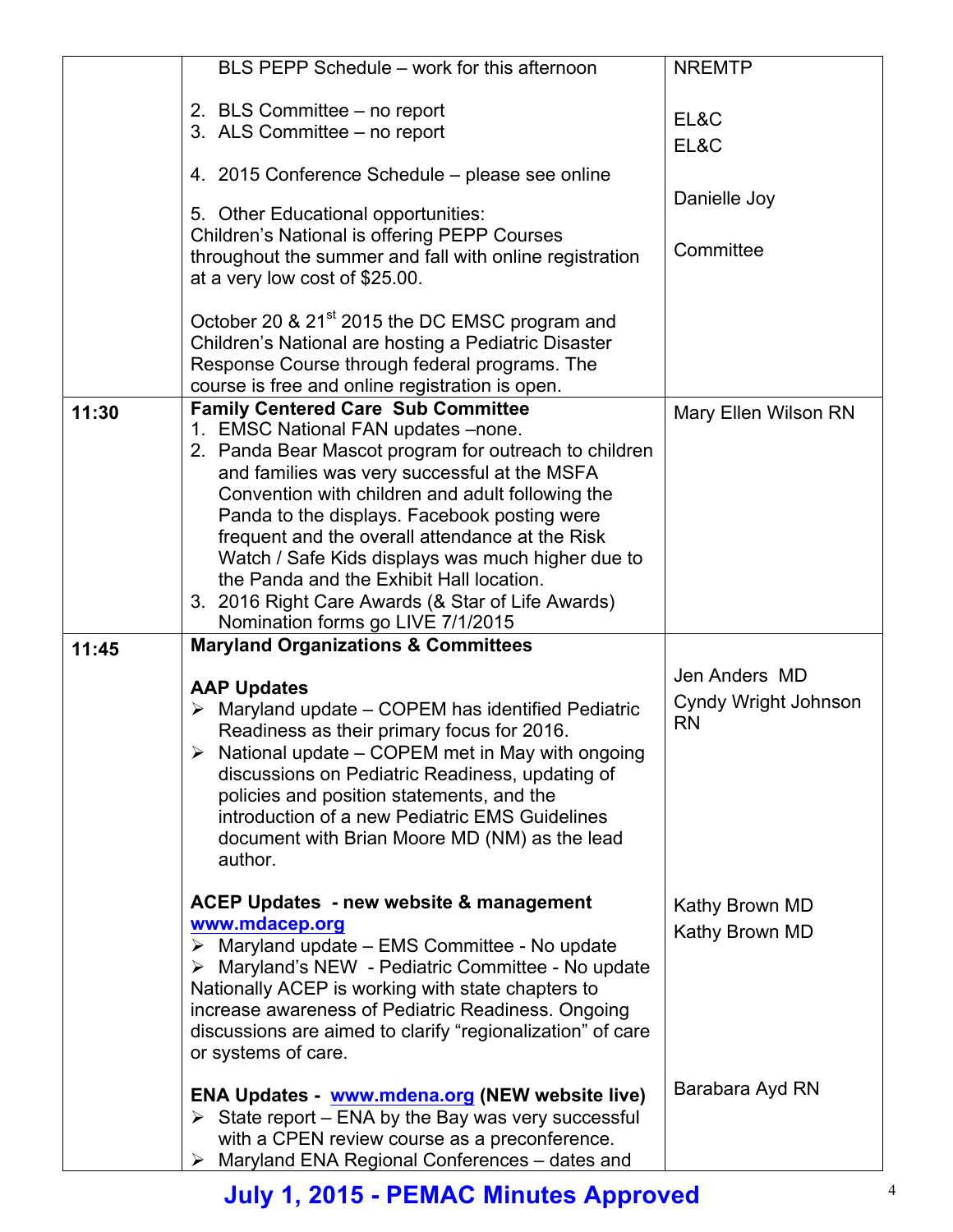|       | topics to be disseminated over the summer.<br>$\triangleright$ CPEN Review Courses – EMS for Children grant will<br>be able to support a two day course in the winter.                                                                                                                                                                                                                                                                                                                                                                                                                                                                                                                            |                                                                          |
|-------|---------------------------------------------------------------------------------------------------------------------------------------------------------------------------------------------------------------------------------------------------------------------------------------------------------------------------------------------------------------------------------------------------------------------------------------------------------------------------------------------------------------------------------------------------------------------------------------------------------------------------------------------------------------------------------------------------|--------------------------------------------------------------------------|
|       | <b>SCHOOL HEALTH Updates</b><br>$\triangleright$ School Health committee(s) at state and local level<br>are focused on the Epi Pen policy implementation<br>and processes. There may be lessons learned from<br>the BLS Epi optional protocol implementation to<br>share.<br>$\triangleright$ Laurel has lead a small group through the reviews<br>necessary to update the Guidelines for Emergency<br>Care in Maryland Schools (2015 $2nd$ edition). There<br>is still outstanding editing information from a number<br>of contributors at this time.                                                                                                                                            | Laurel Moody RN                                                          |
|       | <b>Critical Care Updates</b><br>$\triangleright$ AACN – Liz provided a list of up coming conferences<br>and workshop in critical care.<br>$\triangleright$ AAP – No update at this time.                                                                                                                                                                                                                                                                                                                                                                                                                                                                                                          | Liz Berg RN<br><b>Charlotte Glicksman</b><br><b>MD/ Jason Custer MD</b>  |
|       | <b>Commercial Ambulance Service Advisory</b><br>Committee (CASAC @ MIEMSS)<br>$\triangleright$ NRP (Neonatal Review Program – AAP) Courses –<br>2015 July and October will be the conclusion of the<br>MIEMSS sponsored (EMSC and SOCALR) courses<br>for prehospital professionals. Each company has<br>been reminded in many meetings to plan for this<br>course every two years for all NEO team providers<br>through contracts with their hospitals.<br>$\triangleright$ SCT subcommittee is having a special meeting on<br>July 17 <sup>th</sup> at 1PM to discuss the Specialty Care scope<br>of practice chart within the protocols.<br>Neonatal subcommittee - work concluded for now<br>➤ | <b>Charles Boone</b><br><b>NREMTP</b><br><b>Jill Dannenfelser RN</b>     |
|       | Jurisdictional Affairs Committee (JAC @ MIEMSS)<br>$\triangleright$ BLS – No Update provided<br>$\triangleright$ ALS – No Updated from Committee<br>Instructors - No Update from Committee<br>➤                                                                                                                                                                                                                                                                                                                                                                                                                                                                                                   | Jim Richardson EMTB<br><b>Judy Micheliche NRP</b><br>Paul Massarelli NRP |
| 11:30 | <b>Research and EVBG update</b><br>1. Maryland Pediatric DART - Data Analysis &<br>Research Team continues to meet and review<br>the Alpha and Bravo traumas in terms of<br>destination and to pursue a formal write up for<br>the Pediatric RSI 12 year review.                                                                                                                                                                                                                                                                                                                                                                                                                                  | Jen Anders MD<br>Jen Anders MD                                           |
|       | 2. Pediatric Trauma Triage Survey and Interview<br>project is ready to launch and is waiting for the<br>MIEMSS and marland.gov server authorizations<br>for mass emailing.                                                                                                                                                                                                                                                                                                                                                                                                                                                                                                                        | Kathy Brown MD<br>Investigators                                          |
|       |                                                                                                                                                                                                                                                                                                                                                                                                                                                                                                                                                                                                                                                                                                   | Committee                                                                |